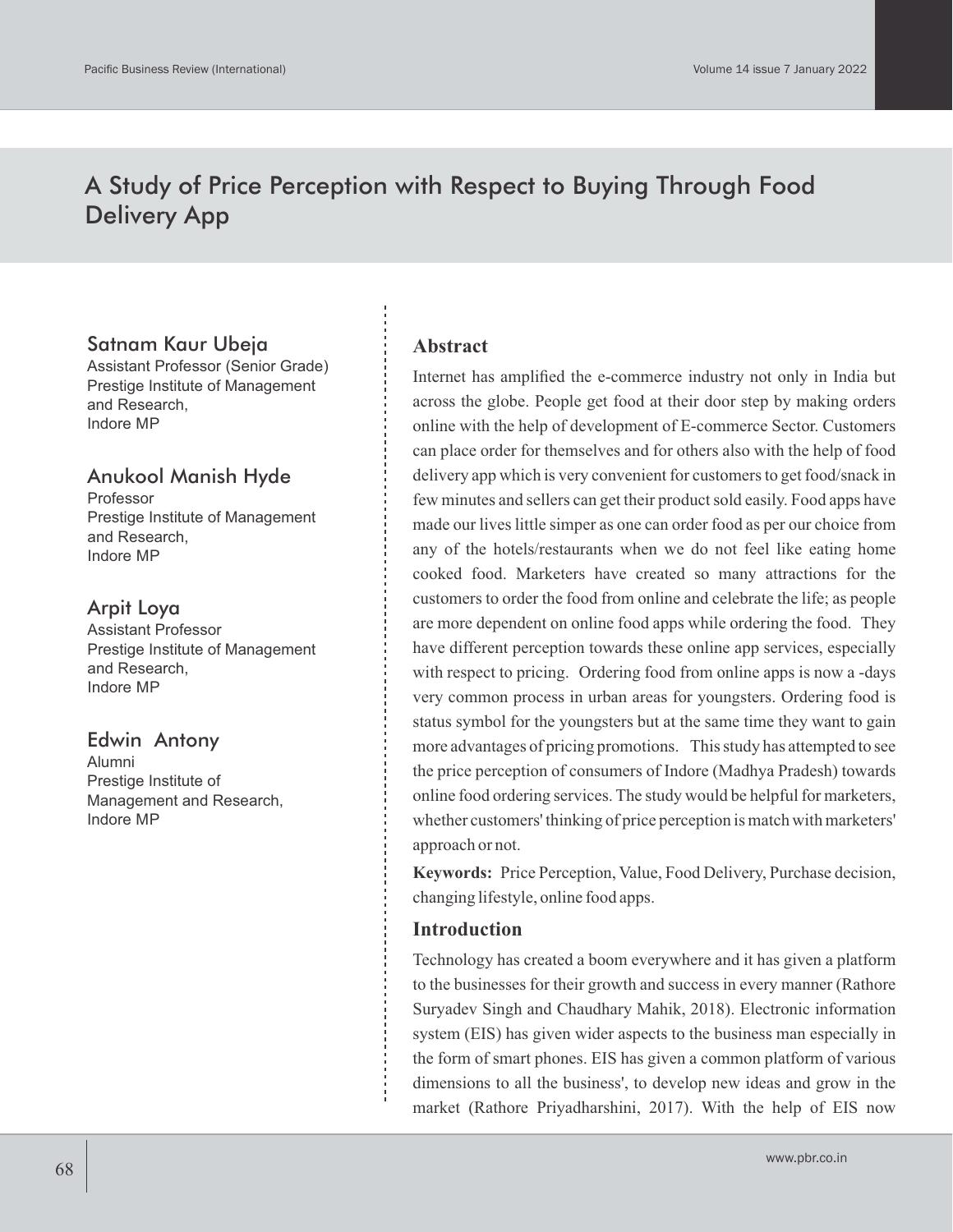logistics, supply chain management, customer relationship, and fast digital payments are possible and every developing countries are also growing (Tribhuvan, 2020). This technology implementation and usage has possible because of optimum utilizations of data and its transmission from various sources of the customers (Singhet.al., 2017).

Hotel industry is of the most dependable industry towards online technology and smart phone. Earlier people used to go and have food in the hotels or restaurants because they wanted to enjoy the ambiance and other facilities of the service sector (Trivedi Soham, 2018). However, people like this enjoyment in present scenario also but due to busy schedule of professional life, distance and traffic problems in urban areas and also more attractions of online ordering, created by marketers for the customers (Kimes S.E., 2011). People are now gradually increasing the usage of online services of food apps and enjoying also outside food and home safe environment.

Online food delivery services are the processes of receiving orders of food from online app, via restaurants' name and delivering the food to the customers' place. In India online food ordering apps are very helpful for customers and sellers too. For marketer; it gives more opportunity to startups, minimum cost both food providers and delivery websites, i.e. online apps could start their business and deliver the food to the customers(Achadinha, 2014). Online apps or EIS has given more opportunities to the Indian Market to sustain in the lower cost with minimum investment, also able to give more benefits of low pricing to the customers.

Online ordering food is witnessing a rise in business in restaurants which is very popular across the country. Mobile applications like Zomato, Swiggy, Uber Eats (now merged with Zomato) give the purchasers countless options of dishes from different nearby hotels, restaurants and customers can easily place the order. Online food ordering and delivering services is gaining popularity steadily and users expectations are also increasing. Online food ordering app has given business to many new entrants/startups also if they have attracted customers with attractive website and by serving a quality food stuff. In this internet era online food ordering app has made the life simpler for those people who are extremely busy in their work places or who do not want to cook food because of illness or want to have a different taste.

As per Visakhapatnam News, 2020, The Indian online food industry is expected to increase to \$12.3 billion by 2023. In India the online food delivery segment is rising at a rate of 15% though world-over growth is 9.01 percent . Swiggy's sales has \$1.5 billion and Zomato sales is at \$800 million. Zomato and Swiggy have catered the needs jointly, 96 million orders from April 2017 to March 2018. As per Business Insider, 2020, the rise in family income , eating patterns & change in lifestyle have to take a lead to a proliferation in growth of market. Food apps demand are increasing very fast with inexpensive prices and this has increased the growth of the online food supply business.

Our country has the record across the world standing at 27 years with the average age for being one of the youngest populations. The mixture of a young demography and disposable income has increased the demand for food apps. This has given increased to impetuous buying power because the readiness to attempt new services or products is quite high, which is leading to the development of food apps in India (Inc42 Media, 2020) (Business Insider, 2020).

### **Literature Review**

Change in lifestyle and eating patterns have led to boom in market growth because of the increase in family members' income. The food apps demand are increasing and combined with reasonable prices and it has led to the progression of the venture. (Business Insider, 2020).The use of food apps, has become imperative for the commerce to convert and captivate current consumers. There is very little sign as to how the technology has retained customers in satisfying their requirements by making an order from their preferred hotel. (Park, C. H. and Kim, Y. G.2003). This research talks about consumers' outlook regarding the using food apps, and how theapps have a system of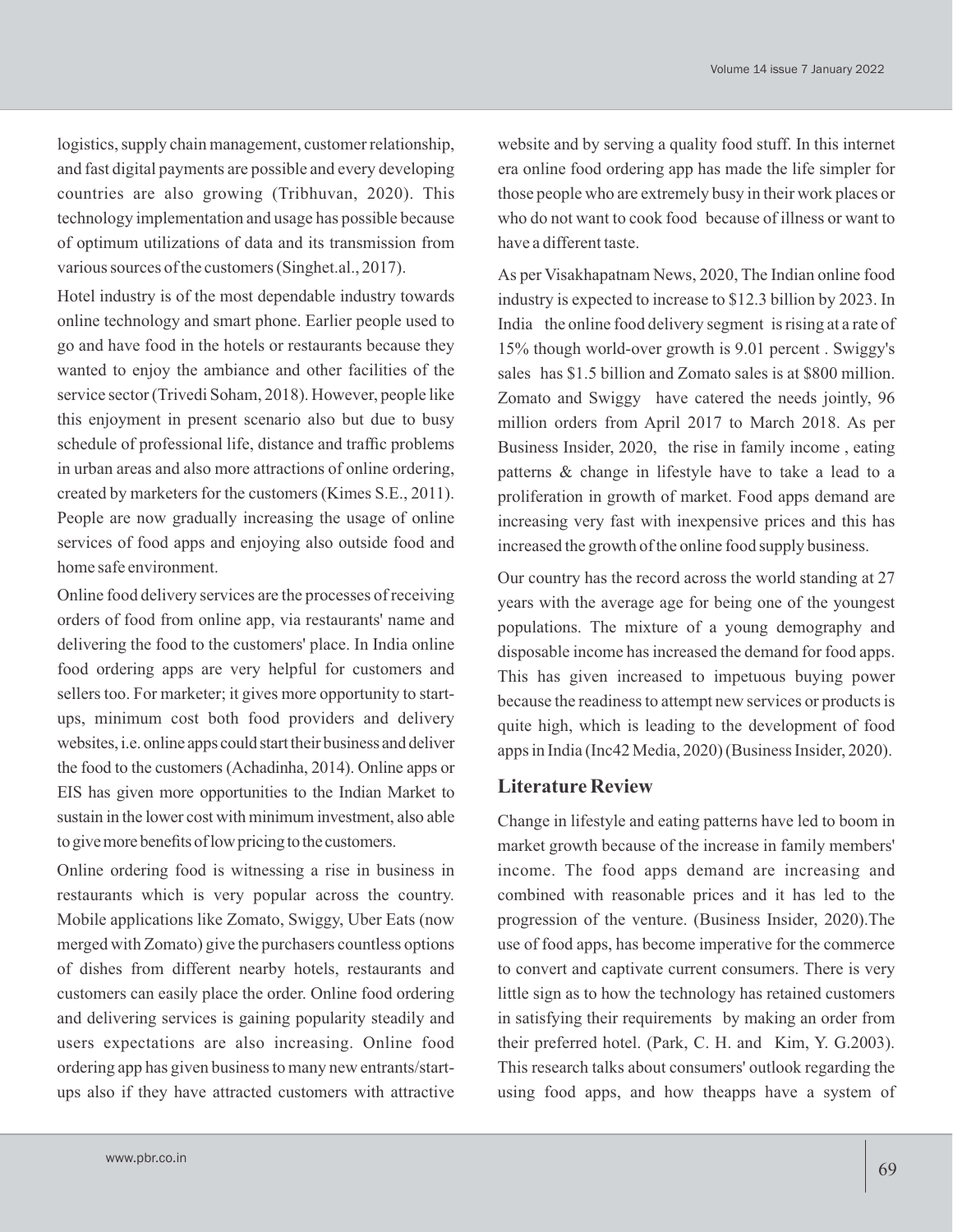planning, purchasing and socially enjoying foodstuffs and snacks (Levin, Heath, and LeVangie, 2015). All age and income groups use food apps, and they are happy with the service quality, hygiene, and packaging system, which make people order from food Apps (Tribhuvan, 2020). People are using food apps because of fastest way of ordering (Wu et al. , 2009). The students are managing their time better by using food apps (Trivedi, 2018). Young crowd wanted to have enjoyment with any cost for that they never focus on place (Beliya, 2019). Technology Acceptance Model is as useful for online food ordering process and also used as per the e-tailer requirements, it depends on all external factors of innovation of technology (Alagoz et.al. 2012). Online food apps also better to manage time frame as per the requirement of customers (Sethu H. S. and Saini, B., 2016). For every class of income pricing is biggest issue to using online food apps services in different aspects (Victor Vijay et al. , 2018). Low income people had more focused towards low prices (Waterlander et al., 2011). However; other class group also wanted to enjoy coupons and discounts always (Gentile, C., Spiller, N., Noci, G, 2007). Different people have different priorities and if they received the same priorities in terms of services, they feel satisfaction (Hannu et al., 2014).Some factors like: timely delivery, range of food, cash back and discounts are commonly more attractive while ordering food by online apps (Bagla, et. al., 2017). Many studies have found that ordering food by online apps from known and branded restaurant plays another important role as a variable (Kim, 2020, Karthika I., A. Manojanaranjani, 2018 and Singh, 2017). With the help of right and updated use of digital marketing, Online food industry has got the push in the market and because of that many companies like Zomato one of them also has perform remarkable push in the industry (Parashar, 2002). This service is getting more trustfulness because of optimum and remarkable use of social media promotion, which give attraction to the customer, again in terms of social status; if they received the awareness from social media and they order the food from

that app (Sethi Harleen Kaur, 2017). In the comparison of different apps people like Zomato most as compare to Uber eats, Swiggy and food panda. Discount was the most attracted factor in this comparison and again focused was based on social status (Das, 2018). Everything is possible, because of technology has given the bigger peace in the customers' mind to get better quality from famous restaurants and everything is on their doorstep (Kwong et al., 2017, Dang, 2018). Customers' perceptions are so different level regarding meals and services. They judged all this perceptions on the basis of, their desires of getting famous restaurant food from online app with maximum benefits (Donkoh, 2012). Negative comments about online services also give right direction to sustain in the market with improvement of marketing and pricing strategies (Lan et. al.,2016). Demographic variable also play a important role towards usage and success of online food apps. Young people more attracted towards online food services and discount offers (Laddha, 2019).

### **Research Methodology**

- 1. Universe : For the study, Universe is Pan India.
- 2. Sampling Technique : Purposive sampling technique has been used for research.
- 3. Sampling Unit: Respondents were students, service class people, businessmen etc.
- 4. Sample Size: Questionnaires were sent to 350 respondents through online method but completely filled responses were 247 across India.
- 5. Tools for data collection: Primary data has been collected with the help of The Price Perception Scale developed by Linchtestein Ridgway and Netemeyer (1993). Secondary data has been collected with the help of journals, magazines, websites etc.
- 6. Tools for data analysis: The data was analysed using Reliability Analysis, Factor Analysis, CFA, T-Test and ANOVATest.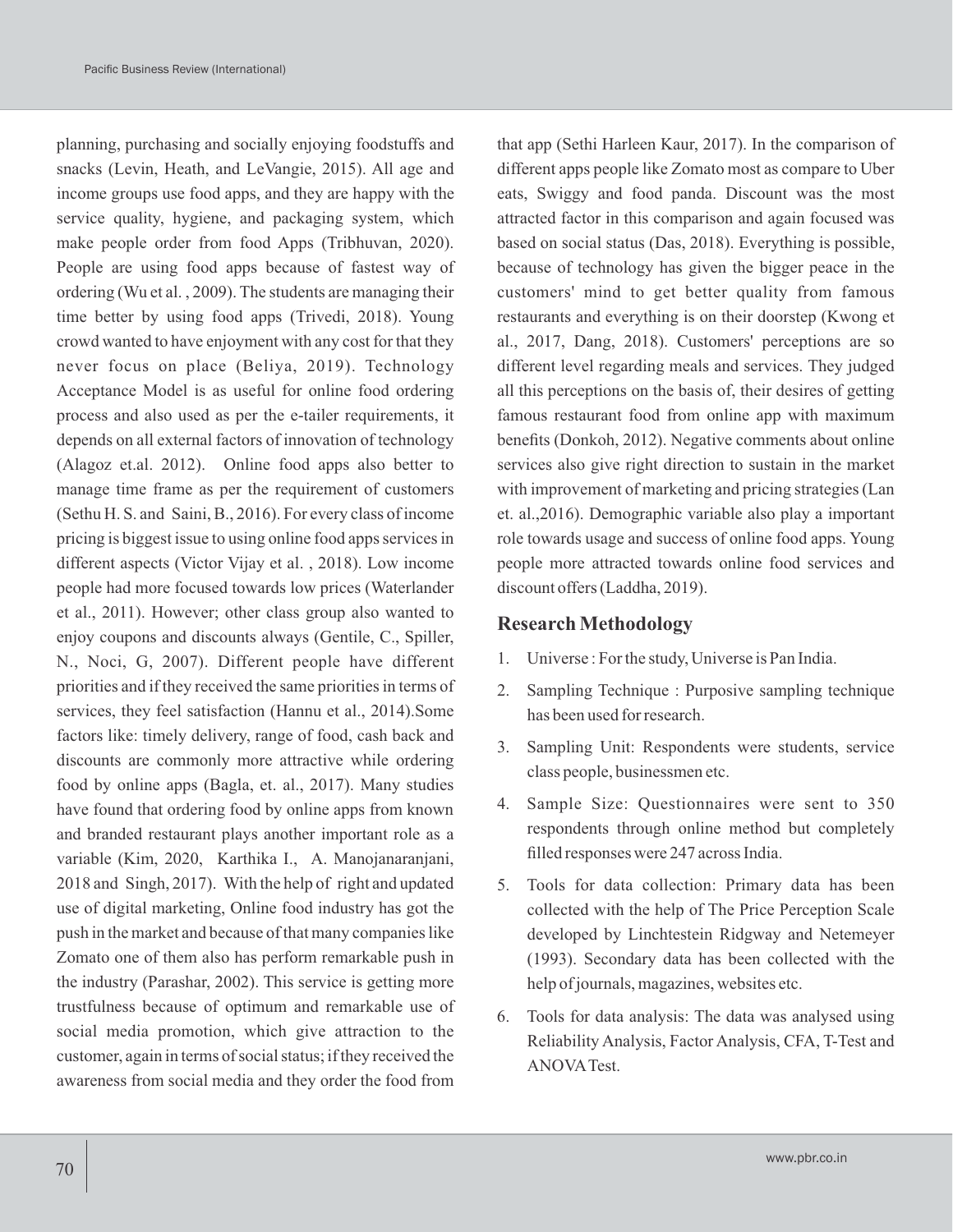| <b>Statistical Test</b>    | Criteria Evaluated                                  | <b>Supporting References</b>         |
|----------------------------|-----------------------------------------------------|--------------------------------------|
| Chi square T-tests         | P value significance at $\leq 0.05$                 | Sekaran (1992)                       |
| Reliability analysis       | Cronbach alpha above 0.7                            | Hair at al. (1998), and Nunnally and |
|                            |                                                     | Bernstein (1994), both suggest the   |
|                            |                                                     | generally accepted level is 0.7.     |
| Factor analysis            | Tests for the appropriateness of undertaking Factor | All taken from Hair et al. (1998).   |
|                            | Analysis:                                           |                                      |
|                            | K.M.O. measure of sampling adequacy over 0.05       |                                      |
|                            | Bartlett's test significant at 0.05                 |                                      |
|                            | Assessment of results                               |                                      |
|                            | Item loadings over 0.05                             |                                      |
|                            | Models explaining over 0.5 of total variance        |                                      |
|                            | Eigen values over 1.00 and scree plot showing       |                                      |
|                            | clear break                                         |                                      |
| Regression                 | $R2$ results interpreted as follows:                | Tabachnik and Fidell (1996), and     |
| Analysis                   | $0 - 0.30$ weak relationship                        | Mason and Lind (1996).               |
|                            | .31 - .69 moderate relationship                     |                                      |
|                            | $.70 - 1.0$ strong relationship                     |                                      |
| <b>Structural Equation</b> | P > 0.05                                            | Homburg and                          |
| Models using               | GFI over .8                                         | Rudolph (2001) and Arbuckle (2011).  |
| <b>AMOS</b>                | AGFI over .8                                        |                                      |
|                            | RMSEA under .08                                     |                                      |
|                            | $CMIN / DF$ — under 3.0                             |                                      |

# **Table 1**

# **Table 2**

| Factor          | Literature                                                                                                                                                                                                                                                                  | <b>Stateme</b><br>nt No. |                                                                                                                          | Component         |                       |                              |
|-----------------|-----------------------------------------------------------------------------------------------------------------------------------------------------------------------------------------------------------------------------------------------------------------------------|--------------------------|--------------------------------------------------------------------------------------------------------------------------|-------------------|-----------------------|------------------------------|
|                 |                                                                                                                                                                                                                                                                             |                          | <b>Statement</b>                                                                                                         | Factor<br>Loading | Eigen<br><b>Value</b> | Factor<br><b>Reliability</b> |
| Self Estee<br>m | O'Dea, J. A., & Abraham, S.<br>(2000). Behaviors of young<br>male and female adolescents,<br>eating attitudes, Improving<br>the body image: A new<br>educational approach that<br>focuses on<br>self-esteem. International<br>Journal of Eating<br>Disorders, 28(1), 43-57. | S <sub>27</sub>          | Buying the most expensive food<br>in the menu makes me feel<br>classy                                                    | .765              | 4.669                 | 0.866                        |
|                 |                                                                                                                                                                                                                                                                             | S <sub>28</sub>          | I enjoy the prestige of buying a<br>high priced food item                                                                | .735              |                       |                              |
|                 |                                                                                                                                                                                                                                                                             | S31                      | I think others make judgment<br>about me by the kinds of<br>restaurants I choose to buy food<br>from                     | .724              |                       |                              |
|                 |                                                                                                                                                                                                                                                                             | S30                      | My friends will think you are<br>cheap if you consistently buy the<br>lowest priced version of a food<br>item            | .700              |                       |                              |
|                 |                                                                                                                                                                                                                                                                             | S <sub>29</sub>          | Says something to people when<br>you purchase a high priced kind<br>of a food item                                       | .688              |                       |                              |
|                 |                                                                                                                                                                                                                                                                             | S32                      | Even for a relatively inexpensive.<br>food item, I feel that it is<br>impressive when buying from a<br>costly restaurant | .630              |                       |                              |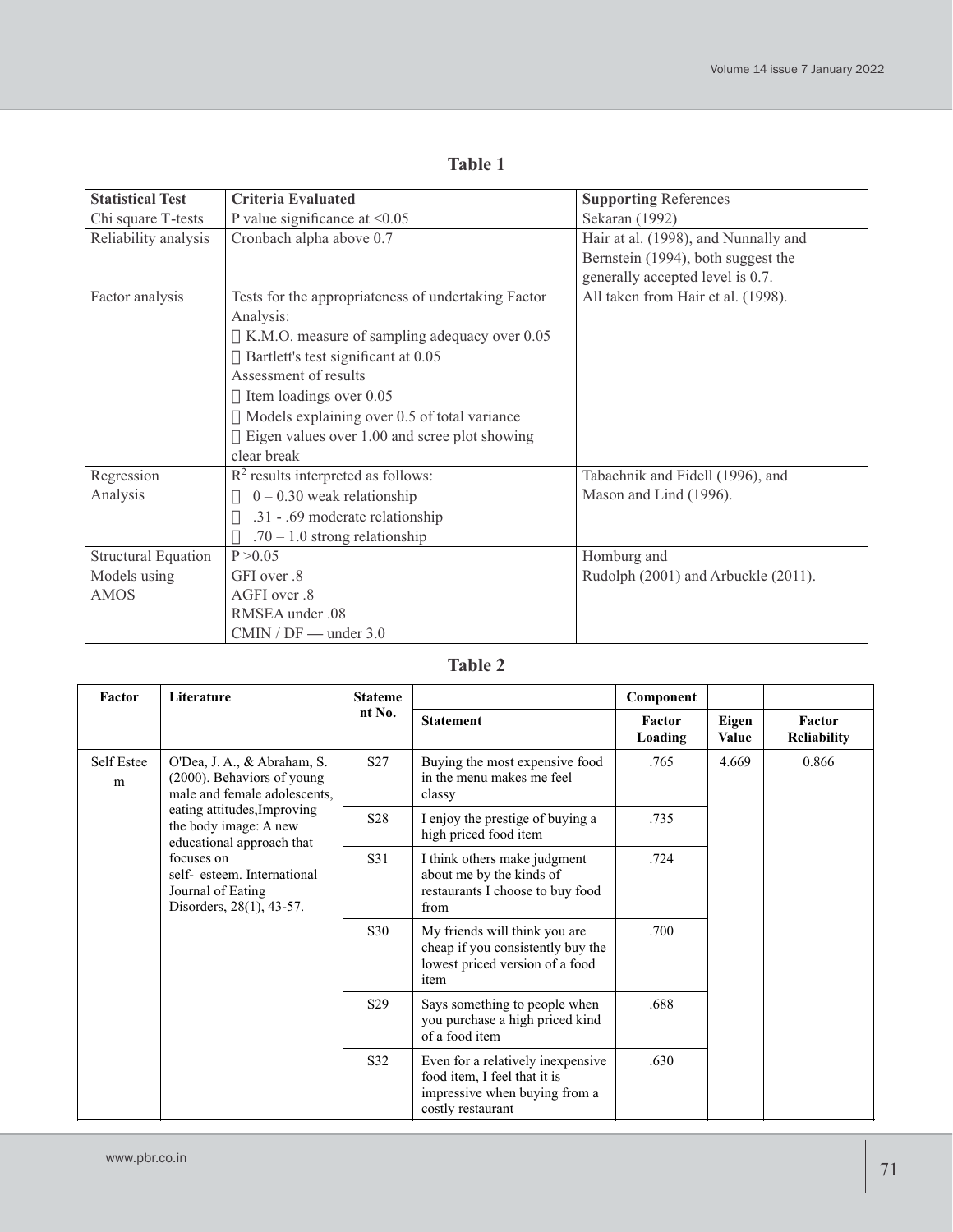| Factor             | Literature                                                                                                                                                                                                                                                | <b>Stateme</b>   |                                                                                                                                                    | Component         |                       |                       |
|--------------------|-----------------------------------------------------------------------------------------------------------------------------------------------------------------------------------------------------------------------------------------------------------|------------------|----------------------------------------------------------------------------------------------------------------------------------------------------|-------------------|-----------------------|-----------------------|
|                    |                                                                                                                                                                                                                                                           | nt No.           | <b>Statement</b>                                                                                                                                   | Factor<br>Loading | Eigen<br><b>Value</b> | Factor<br>Reliability |
|                    |                                                                                                                                                                                                                                                           | S <sub>19</sub>  | The price of the food indicates<br>its quality                                                                                                     | .564              |                       |                       |
|                    |                                                                                                                                                                                                                                                           | S18              | In my opinion higher the price,<br>higher will be the quality of the<br>food which I will receive                                                  | .544              |                       |                       |
|                    |                                                                                                                                                                                                                                                           | S <sub>25</sub>  | People notice when you buy<br>food from expensive restaurants                                                                                      | .520              |                       |                       |
|                    |                                                                                                                                                                                                                                                           | S17              | I have my preference for the<br>restaurant but most of the time I<br>buy food online from the<br>restaurant which has a discount<br>sale           | .438              |                       |                       |
| Perceived<br>Value | Yeo, V. C. S., Goh, S. K., &<br>Rezaei, S. (2017). Consumer<br>experiences, attitude and<br>behavioral intention toward<br>online food delivery (OFD)<br>services. Journal of Retailing<br>and Consumer Services, 35,<br>150-162.                         | S <sub>4</sub>   | When I acquire food online I<br>like to be certain that I am<br>getting what I paid for                                                            | .732              | 3.082                 | 0.767                 |
|                    |                                                                                                                                                                                                                                                           | S <sub>3</sub>   | While procuringfood online I<br>constantlyattempt to the fullest<br>the quality I get for the money I<br>spent.                                    | .667              |                       |                       |
|                    |                                                                                                                                                                                                                                                           | S <sub>6</sub>   | While online food purchasing I<br>compare price of same restaurant<br>at different apps to be assured I<br>receive the top value for the<br>money. | .666              |                       |                       |
|                    |                                                                                                                                                                                                                                                           | S <sub>2</sub>   | while online food purchasing I<br>compare prices at different<br>restaurants to be sure I get the<br>best value for the money                      | .616              |                       |                       |
|                    |                                                                                                                                                                                                                                                           | S1               | Are you concerned about low<br>prices, about equally corncerned<br>about food quality                                                              | .579              |                       |                       |
|                    |                                                                                                                                                                                                                                                           | S <sub>5</sub>   | I usually buy lower priced food<br>online, but they still must meet<br>certain quality requirements.                                               | .547              |                       |                       |
| Awareness          | Choi, K., & Forster, J.<br>(2013). Characteristics<br>associated with awareness,<br>perceptions, and use of<br>electronic nicotine delivery<br>systems among young US<br>Midwestern<br>adults. American journal of<br>public health, 103(3), 556-<br>561. | <b>S20</b>       | People enquire from me<br>different sorts of restaurants                                                                                           | .629              | 2.950                 | 0.74                  |
|                    |                                                                                                                                                                                                                                                           | S <sub>2</sub> 1 | I am considered somewhat of an<br>expert when it comes to<br>knowing about the best ongoing<br>deals                                               | .627              |                       |                       |
|                    |                                                                                                                                                                                                                                                           | S <sub>22</sub>  | For varieties of food, I will be<br>able than most of people to tell<br>someone from where to best buy                                             | .606              |                       |                       |
|                    |                                                                                                                                                                                                                                                           | S <sub>2</sub> 3 | I like helping people in choosing<br>the best food at best price                                                                                   | .581              |                       |                       |
|                    |                                                                                                                                                                                                                                                           | S8               | I will purchase from the same<br>restaurant at different apps to<br>take advantage of lower price                                                  | .561              |                       |                       |
|                    |                                                                                                                                                                                                                                                           | S <sub>24</sub>  | my friends think of me as a good<br>source of price information                                                                                    | .463              |                       |                       |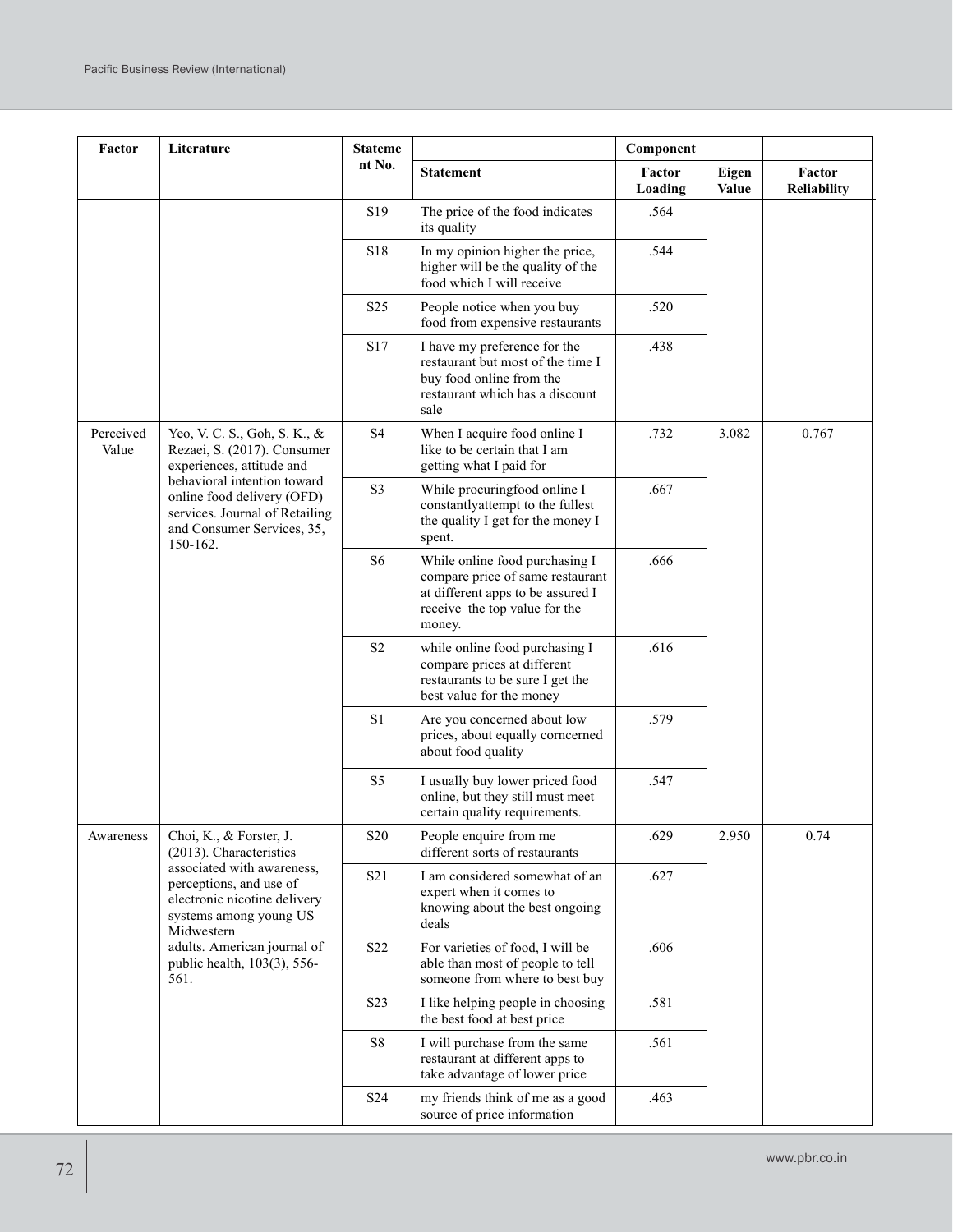| Factor               | Literature                                                                                                                                                                                                                                                 | <b>Stateme</b><br>nt No. |                                                                                                 | Component         |                |                              |
|----------------------|------------------------------------------------------------------------------------------------------------------------------------------------------------------------------------------------------------------------------------------------------------|--------------------------|-------------------------------------------------------------------------------------------------|-------------------|----------------|------------------------------|
|                      |                                                                                                                                                                                                                                                            |                          | <b>Statement</b>                                                                                | Factor<br>Loading | Eigen<br>Value | Factor<br><b>Reliability</b> |
| Purchase<br>decision | Gupta, A., Su, B. C., &<br>Walter, Z. (2004). An<br>empirical study of consumer<br>switching from traditional to<br>electronic channels: A<br>purchase-decision process<br>perspective. International<br>Journal of Electronic<br>Commerce, 8(3), 131-161. | <b>S11</b>               | Time it takes to catch the low<br>prices is generally not cost the<br>effort                    | $-.678$           | 1.730          | 0.502                        |
|                      |                                                                                                                                                                                                                                                            | S <sub>9</sub>           | Money saved by finding inferior<br>prices is ordinarily not worth the<br>effort                 | $-.590$           |                |                              |
|                      |                                                                                                                                                                                                                                                            | S <sub>16</sub>          | When there is a discount on<br>some restaurants then I feel like<br>I am getting a good deal    | .489              |                |                              |
| Deal<br>Proneness    | Martínez, E., & Montaner, T.<br>$(2006)$ . The effect of<br>consumer's psychographic<br>variables upon deal-<br>proneness. Journal of<br>Retailing and Consumer<br>Services, 13(3), 157-168.                                                               | S <sub>13</sub>          | When I use coupons, I sense like<br>I am receiving a good deal                                  | .571              | 1.587          | 0.472                        |
|                      |                                                                                                                                                                                                                                                            | S <sub>15</sub>          | If an app is providing a good<br>discount, that can be a reason for<br>me to buy food from them | .551              |                |                              |
| Positivity           | Achadinha, N. M. J., Jama,<br>L., & Nel, P. (2014). The<br>drivers of consumers'<br>intention to redeem a push<br>mobile coupon. Behaviour &<br>Information<br>Technology, 33(12), 1306-<br>1316.                                                          | S <sub>12</sub>          | Redeeming coupons make me<br>feel happy                                                         | .728              | 1.507          | 0.489                        |
|                      |                                                                                                                                                                                                                                                            | S <sub>14</sub>          | I adore using coupons<br>irrespective of the quantity I<br>save by doing so                     | .455              |                |                              |
| Effort<br>Negation   | Vigil, P. J. (1983). The<br>psychology of online<br>searching. Journal of the<br>American Society for<br>Information Science, 34(4),<br>281-287.                                                                                                           | S7                       | I am not eager to go to further<br>effort to find lesser price                                  | .723              | 1.506          | 0.496                        |
|                      |                                                                                                                                                                                                                                                            | S <sub>10</sub>          | I will never do shopping from<br>more than one app to find lower<br>price                       | .507              |                |                              |

# **Confirmatory FactorAnalysis**

The model displays a close fit but the CFA analysis drops the factor of Purchase Decision for it loads negative value.



### **Discussion**

In the present study, after applying factor analysis we have found six factors of price perception of the customers while ordering the food. Research explains self-esteem is most important factor for customers while purchasing by online food app and in which more price gives them more pride and status symbol to purchase by online. found in the research that dynamic pricing is the important attraction while ordering food by online. Self-esteem and perceived value both factors were found in the present study, Inexpensive food from branded restaurant and worth of purchasing and money from branded restaurant , consumers give more preference in the purchasing decision by online app. In the support , also found the brand preference has significant role during purchasing food by online app. (Ebrahim et al., 2016) supported that customers CMIN/DF: 1.460, GFI: .877, AGFI: .851, RMSEA: 0.43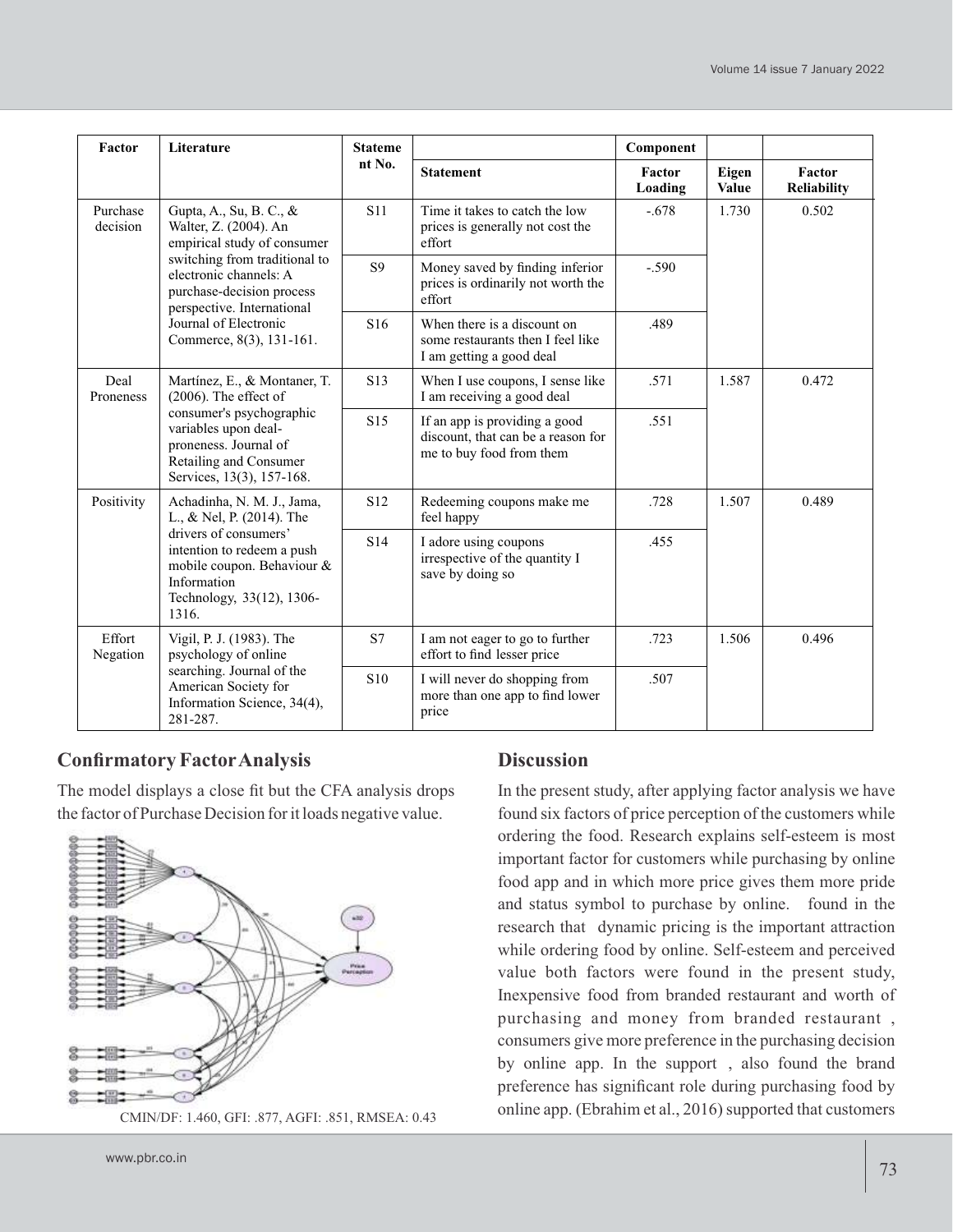willingness to pay high due to brand preference. Researcher have found that if income is increasing then consumption also increase (Kazmi, 2012). Perceived brand preference is directly correlated to price perception of consumer towards consumption ( Krbova, 2016). Awareness was another most important factor towards price perception of customers towards online food app. Customers always wanted to enjoy the discount and cashback offers during because of that they purchase from online (Das, 2018). Ratings from others and reference group preference also crate the awareness to the customers to purchase from online food apps (Tribhuvan Aditya, 2020). After getting all awareness customer usually take purchase decision on the basis of different price and discount offers. Best offers and discount always give motivation to customers to order food from online app ( Kronrod and Huber,2019). Word of mouth gives more positive impact towards price perception and quality of food, while taking decision of online purchasing (Liu and Lee, 2016). Good deal is inner satisfaction and always related to price and customers have mind-set to order from online when only they get best deal in terms of discount and offers. Consumers play different roles, depending on the product category, there is variation in the factors. "Four consumer characteristics are identified i.e. value consciousness, price conscious, consumer innovation, perceived price variation (Jin& Suh,2005). People are particular about brand preference and taste or food quality so they never find some positivity for lower price search but they enjoy and feel positivity in cash coupons or getting discounts. Taste is more important as compared to identify the low price from online consumers (Yeung et al., 2001).

CFA analysed the model fit of customer's price perception with respect to all six factors. Self-esteem was the most important observed variable for the consumers. Consumers always give first preference to the self-esteem which includes: brand, taste, status, rating, for all these priorities, ready to pay higher price by online purchasing. Customers feel that Lower price would not give them assurance about the quality but at the same time use to coupons, discounts and cash backs gives them pleasure. Supported to CFA many other studies have defined the construct more demanding and explained more dimensions of EFA and

techniques of CFA (Diana D.S., 2006) (Mimi et al. , 2010).Model fit explained that people are more conscious regarding self-esteem, brand preference, quality, value of time and also wanted to enjoy the coupons and discounts but for lower price they never want to shift the other apps if they are finding taste and good reviews from the other reference groups. Consumers prefer online food ordering process because they want good food (taste) with good quality and also because of status symbol and they are ready to spend money if they are receiving all these from online Customers also use online services because of different attractions of sales promotion mix. Model defines the positive direction of consumers towards price perception of online food any app.

### **Conclusion**

The research leads to a completely new outlook that today the consumers are more directed towards self- esteem when ordering food online but it also does not negate the importance of perceived value which can only be reached with Awareness and Decision. Consumers are more dependent to social media updates and rating about the online services. They are more focused to the image of the service apps which are available in the market and prefer to take reference group opinions before using the services. As consumers are conscious about self-esteem so they are willing to pay price for the services they are going to get. Perceived value and awareness about low prices now secondary preference for the consumers (Sethu H. S. and Saini, B., 2016) discount and offers available on online food delivery app are the most attractive factor but the same time quality of food is also very important (Trivedi, 2020). Overall, study reflects that companies can also influence customers with deals as they enhance the perception of consumers towards positivity and does not lead to negating decision making.

#### **Implications**

### **Managerial Implications**

Authors have explored that consumers are very choosy now a days. They believe that when consumers are spending money on buying food through food apps then they have to be sensitive towards self- esteem, price, food quality etc.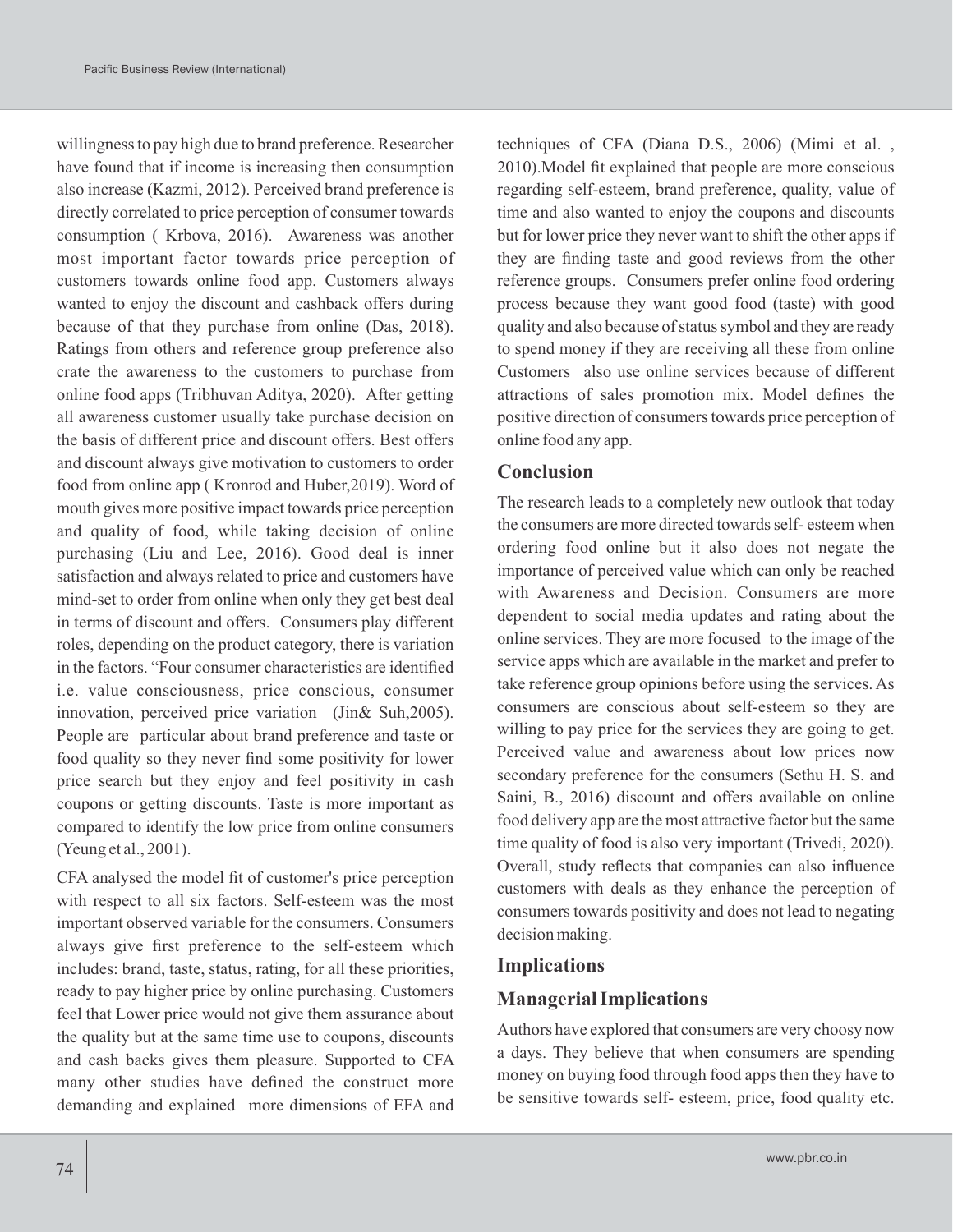which is supported by the data analysis. It can be said that gone are the days when consumers were not that conscious about what they are paying for but now they are very much alert and more demanding. Consumers are looking forward for discount coupons as well to satisfy themselves as they could save some amount of money. Customers need to be offered variety of products with various offers including service quality and food quality.

# **Theoretical Implications**

This study offers distinct contributions concerning the price perception towards buying food through food apps: It:

- Explores factors which are significantly contributing in buying food through food apps.
- It explains how customers have changed their perception while buying food with the help of food apps.
- It gives message to the food sellers to adopt strategies to catch customers and retain them.

# **Limitations**

Study has taken into consideration 247 respondents but it could have been more if researchers waited for more number of days. Researchers might have not reached to many respondents who are frequent buyers of online food which could have given a different outlook to the study, which would have contributed more or different factors while buying online food through apps.

### **References**

- Achadinha, N. M. J., Jama, L., and Nel, P. (2014). The drivers of consumers' intention to redeem a push mobile coupon. Behaviour & Information Technology, Vol. 33 and Issue 12, pp. 1306-1316.
- Alagoz et al. (2012). A study on tam: analysis of customer attitudes in online food ordering system. *Procedia-Social and Behavioral Sciences*, *62*, pp. 1138- 1143.
- Bagla et al. (2017). Customers' expectations and satisfaction with online food ordering portals. *Prabandhan: Indian Journal of Management*, Vol. *10, Issue* 11, pp. 31-44.
- Bearden, W. O., & Netemeyer, R. G. (1999). *Handbook*

*of Marketing Scales: Multi-item measures for marketing and consumer behaviour research*. Sage publications.

- Beliya et al. (2019). Satisfaction of Consumers by Using Online Food Services. International journal of Humanities and Social Sciences . Vol. 8, Issue 4,pp. 35- 43.
- Business insider. 2020.Online Food Delivery Services Market Size Worth \$6.4 Billion By 2025: Grand View Research, Inc. | Markets Insider. [online] markets.businessinsider.com. Available at:  $\frac{1}{\pi}$  / m arkets. businessinsider. com /news/stocks/online-food-delivery-services-marketsize-worth-6-4-billion-by-2025-grand-view-researchinc-1028658836> [Accessed 20 March 2021].
- Dang et al. (2018). Consumer preference and attitude regarding online food products in Hanoi, Vietnam. *International journal of environmental research and public health*, Vol. *15, Issue* 5, Article No.981.
- Das, J. (2018). Consumer perception towards 'online food ordering and delivery services': An empirical study. *Journal of Management (JOM)*, Vol. *5,* Issue5, pp. 155-163.
- Diana, D.S. (2006) Exploratory or Confirmatory Factor Analysis? Paper No. 200-31, SUGI 31 Proceedings, San Francisco, California, March, pp. 26-29.
- Donkoh et al. (2012). Customer satisfaction and perceptions about food services on the University for Development Studies Campus, Ghana, African Journal of Food Science, Vol. 06, Issue 08, pp 217-223.
- Ebrahim et al. (2016). A brand preference and repurchase intention model: The role of consumer experience, Journal of Marketing Management.,Vol. 32,Issue 13-14,, pp. 1230-1259.
- Gentile, C., Spiller, N., Noci, G., (2007). How to sustain the customer experience: An overview of experience components that co-create value with the customer. European Management. Journal, Vol. 25,Issue 5, pp. 395–410.
- Hannu et al. (2014) "From selling to supporting Leveraging mobile services in the context of food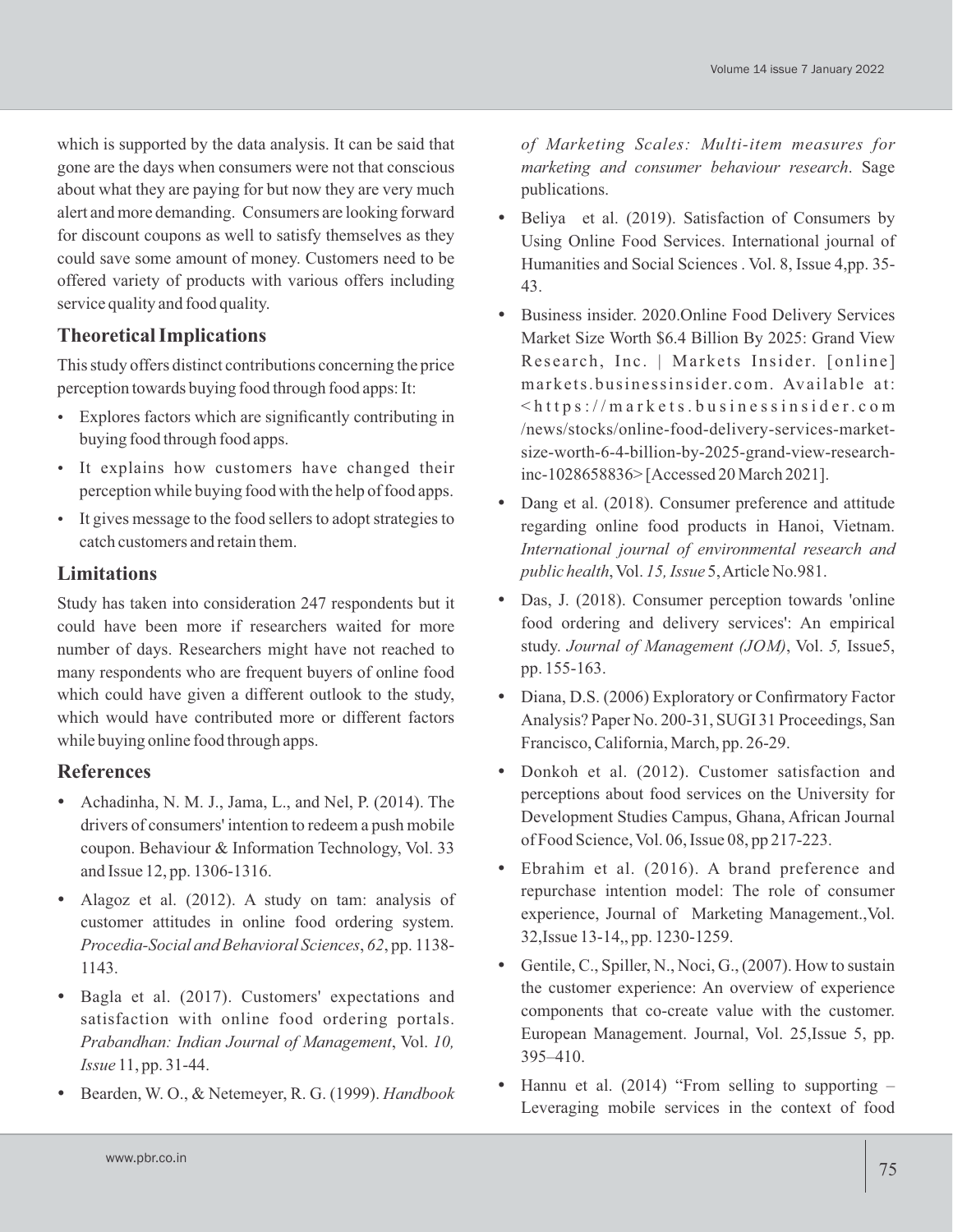retailing", Journal of Retailing and Consumer Services, Vol. 21, Issue 1, January , pp. 26-36.

- Inc42 Media. 2020.Massive Demand And Finite Supply: The Conundrum For India'S Food Delivery Startups. [online] Available at: <https://inc42.com/ datalab/massive-demand-and-finite-supply-indiasfood-delivery-startup-market/> [Accessed 20 March 2020].
- Jin, B., & Gu Suh, Y. (2005). Integrating effect of consumer perception factors in predicting privatebrand purchase in a Korean discount store context. Journal of Consumer Marketing, Vol. 22, Issue 2,pp. 62–71.doi:10.1108/07363760510589226
- Karthika I., A.Manojanaranjani (2018), "A Study on the various food ordering apps based on consumer preference", World Wide Journal of Multidisciplinary Research and Development, Vol. 4, Issue 11, pp. 88-89.
- Kazmi (2012). Consumer Perception and Buying Decisions (The Pasta Study), International Journal of Advancements in Research & Technology, Vol. 1, Issue 6, November, pp. 01-11.
- Kim (2020).The effects of perceived satisfaction level of high-involvement product choice attribute of Millennial generation on repurchase intention: Moderating effect of gender difference,Journal of Asian Finance, Economics and Business, Vol. 7, Issue 1, pp. 131-140.
- Kimes S.E, (2011) Customer perceptions of electronicfood ordering. Cornell hospitality Report 11:615.http://scholarship.sha.cornell.edu/cgi/ viewcontent.cgi? article=1069 & context=chr.
- Krbova (2016). Generation Y attitudes towards shopping: A comparison of the Czech Republic and Slovakia, Journal of Competitiveness, Vol. 8, Issue 1, pp. 38-54
- Kronrod and Huber (2019). Ad wearout wearout: how time can reverse the negative effect of frequent advertising repetition on brand preference, International Journal of . Research Market., Vol. 36,Issue 2, pp. 306-324.
- Kwong et al. (2017). Outsourcing to online food delivery services: Perspective of  $F \& B$  business owners. *The Journal of Internet Banking and Commerce*, Vol. *22, Issue* 2, pp. 01-18.
- Laddha, D. (2019). Impact of Consumer Demographics on Usage of Online Food services. IUJ Journal of Management, [online]  $7(2)$ . Available at: http://journal.iujharkhand. edu.in/Dec-2019/Impactof-ConsumerDemographics.pdf
- Lan et al. (2016), "Improvement of Online Food Delivery Service Based on Consumers" Negative Comments", Canadian Social Science, Vol. 12, No. 5, pp. 84-88
- Levin, A., Edward Heath, C. and LeVangie, K. (2015). Mobile appetite: Consumer attitudes towards and use of mobile technology in the context of eating behaviour. Journal of Direct, Data and Digital Marketing Practice, [online],Vol. 17, Issue 2, Available at: https://link. springer.com/article/10.1057/dddmp.2015.44 [Accessed 3 Dec. 2019].
- Liu and Lee (2016). Service quality and price perception of service: Influence on word-of-mouth and revisit intention,Journal of Air Transport Management, 52, pp. 42-54.
- Mimi et al. (2010). Consumer Perception towards Meat Safety: Confirmatory Factor Analysis, International Journal of Economics and Management, Vol. 4, Issue 2, pp. 305 – 318.
- Parashar, D. and Ghadiyali, M., 2017. A Study on customer's attitude and perception towards digital food app services. *Amity Journal of Management*, [online] Available at: https://www.amity.edu /gwalior/ajm /paper \_5.pdf>
- Park, C. H.,  $&$  Kim, Y. G. (2003). Identifying key factors affecting consumer purchase behavior in an online shopping context. International Journal of Retail & Distribution Management, Vol. 31,Issue 1, pp. 16–29.
- Rathore, Priyadharshini. (2017). Consumer perception towards MNC fast food outlets in Coimbatore. International Journal of Applied Research,3(3). Retrieved from http://www.allresearchjournal.